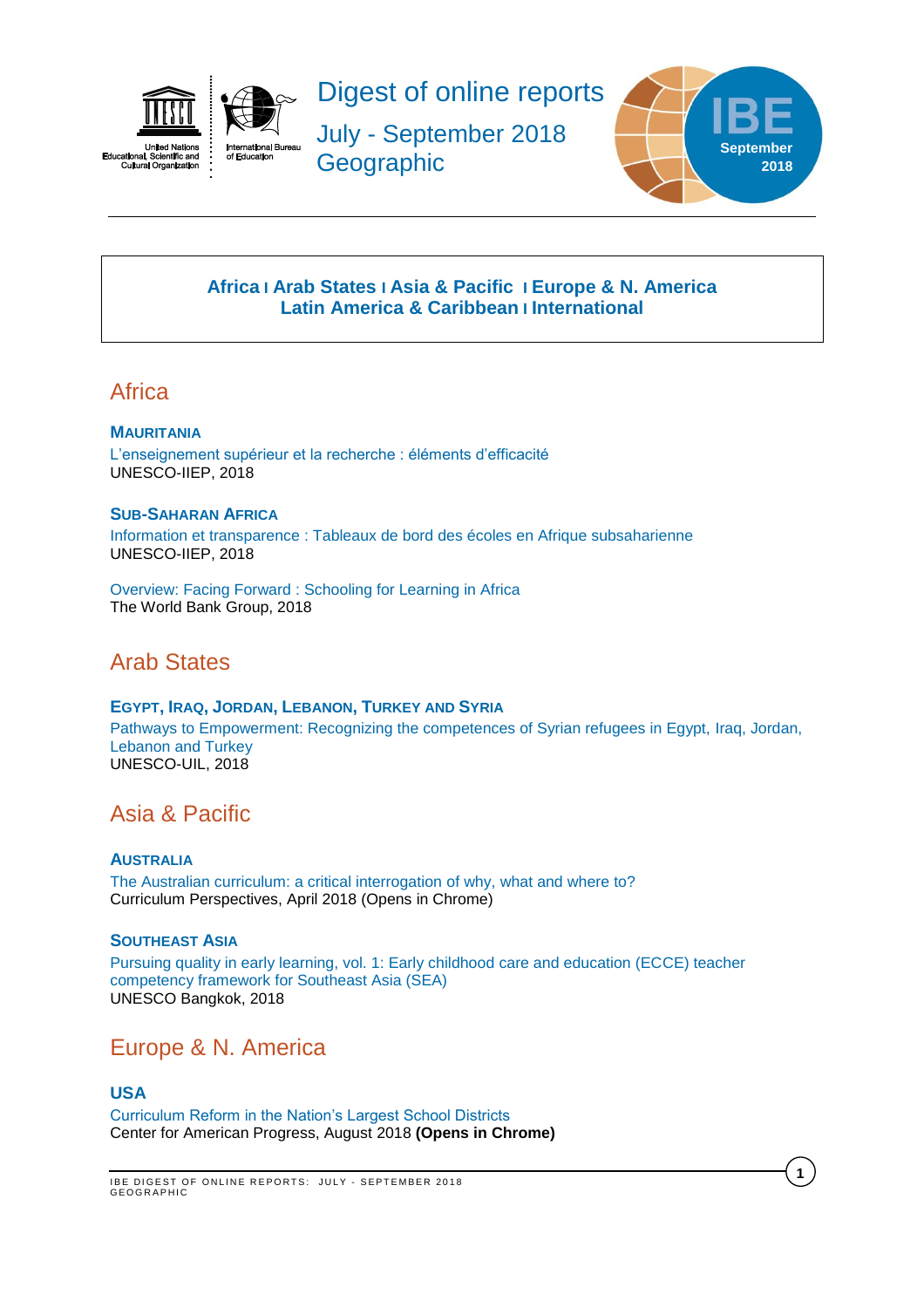### **EUROPE**

[Gender and Innovation in STE\(A\)M Education](http://www.scientix.eu/documents/10137/752677/Scientix-SPNE12-Gender-Innovation-STEAM_Final.pdf/e907b19e-0863-4502-a396-9ad6a5184be0) Scientix Observatory, June 2018

[Guidelines for School Leaders: Mobile learning and cloud services –](http://fcl.eun.org/documents/10180/985765/FCL+Regio_Guidelines_y2.pdf/54ffb2f3-1f66-4183-a62e-1bf2d42f6047) teacher induction and continuing [professional development](http://fcl.eun.org/documents/10180/985765/FCL+Regio_Guidelines_y2.pdf/54ffb2f3-1f66-4183-a62e-1bf2d42f6047) FCL Regio, 2018

# <span id="page-1-0"></span>Latin America & Caribbean

[Educación para la Ciudadanía Mundial en América Latina y el Caribe: Hacia un mundo sin muros:](http://unesdoc.unesco.org/images/0026/002655/265517s.pdf)  [educación para la ciudadanía mundial en el ODS4 -](http://unesdoc.unesco.org/images/0026/002655/265517s.pdf) Agenda E2030 UNESCO Santiago, 2018 [English](http://unesdoc.unesco.org/images/0026/002655/265517e.pdf)

#### **CHILE**

Estado, [mercado y currículum escolar: la experiencia chilena \(1964-2018\)](http://unesdoc.unesco.org/images/0026/002652/265296s.pdf) UNESCO-IBE, 2018

[Reformas curriculares de educación infantil temprana: el caso de Chile](http://unesdoc.unesco.org/images/0026/002652/265297S.pdf) UNESCO-IBE, 2018

# <span id="page-1-1"></span>International

#### **CIFF, GPE, MALALA FUND, WORLD BANK GROUP**

[Missed Opportunities : The High Cost of Not Educating Girls](https://reliefweb.int/sites/reliefweb.int/files/resources/HighCostOfNotEducatingGirls.pdf) CIFF; GPE; Malala Fund; World Bank Group, July 2018

### **CSCCE**

[The Early Childhood Workforce Index 2018](http://cscce.berkeley.edu/early-childhood-workforce-2018-index/) CSCCE, 27 June

#### **UNESCO**

[2017 International Conference on Education and the Holocaust, Washington, DC, 4-8 December](http://unesdoc.unesco.org/images/0026/002651/265199e.pdf)  [2017: progress report and follow-up](http://unesdoc.unesco.org/images/0026/002651/265199e.pdf) UNESCO Education Sector, 2018

[2018 winners of the UNESCO International Literacy Prizes: Literacy and skills development](http://unesdoc.unesco.org/images/0026/002655/265571e.pdf) UNESCO, 2018 [French](http://unesdoc.unesco.org/images/0026/002655/265571f.pdf) **[Spanish](http://unesdoc.unesco.org/images/0026/002655/265571s.pdf)** 

[Global Citizenship Education and the rise of nationalist perspectives: Reflections and possible ways](http://unesdoc.unesco.org/images/0026/002654/265414e.pdf)  [forward](http://unesdoc.unesco.org/images/0026/002654/265414e.pdf) UNESCO Education Sector, 2018

< [Back](#page-0-0) to top >

**2**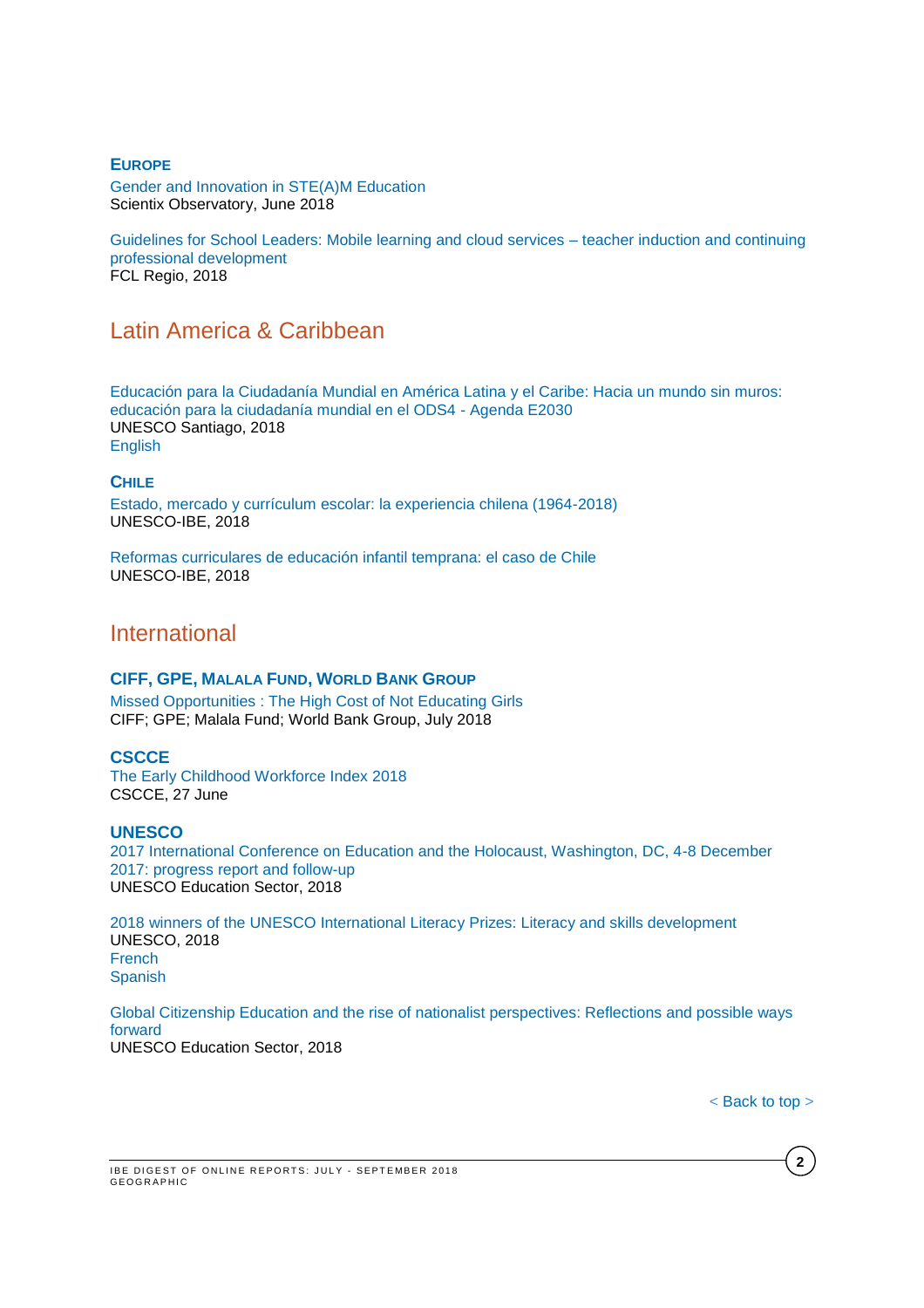[International Literacy Day 2018: Improving outcomes of integrated literacy and skills development](http://unesdoc.unesco.org/images/0026/002655/265586e.pdf)  [programmes](http://unesdoc.unesco.org/images/0026/002655/265586e.pdf) UNESCO Education Sector, 2018

[Transforming Lives Through Education](http://unesdoc.unesco.org/images/0026/002640/264088m.pdf) UNESCO Education Sector, 2 July

### **UNESCO-GEMR**

[GEM Report summary on disabilities and education](http://unesdoc.unesco.org/images/0026/002653/265353e.pdf) UNESCO-GEMR, 2018

## **UNESCO-IBE**

[Monitoring Progress towards SDG 4.1: Comparative Analysis of Curriculum and Assessment National](http://unesdoc.unesco.org/images/0026/002656/265622e.pdf)  [Frameworks for Reading](http://unesdoc.unesco.org/images/0026/002656/265622e.pdf) UNESCO-IBE and UNESCO-UIS, 2018

[Monitoring Progress towards SDG 4.1: Initial Analysis of National Assessment Frameworks for](http://unesdoc.unesco.org/images/0026/002656/265621e.pdf)  [Reading](http://unesdoc.unesco.org/images/0026/002656/265621e.pdf) UNESCO-IBE and UNESCO-UIS, 2018

## **UNESCO-IIEP**

[Concevoir et mettre en oeuvre une politique de subventions aux écoles](http://unesdoc.unesco.org/images/0026/002651/265168f.pdf) UNESCO-IIEP, 2018 [English](http://unesdoc.unesco.org/images/0026/002651/265168e.pdf)

[The IIEP letter: news and analysis on educational planning and management, vol. 34, no. 1](http://unesdoc.unesco.org/images/0026/002651/265179e.pdf) UNESCO-IIEP, 2018 [French](http://unesdoc.unesco.org/images/0026/002651/265179f.pdf)

Learning [at the bottom of the pyramid: Science, measurement, and policy in low-income countries](http://unesdoc.unesco.org/images/0026/002655/265581E.pdf) UNESCO-IIEP, 2018

## **UNESCO-UIL**

[UNESCO Institute for Lifelong Learning: Annual Report 2017](http://unesdoc.unesco.org/images/0026/002651/265173e.pdf) UNESCO-UIL, 2018 [French](http://unesdoc.unesco.org/images/0026/002651/265173F.pdf)

## **UNESCO-UIS**

[Skills and Innovation in G20 Countries](http://unesdoc.unesco.org/images/0026/002655/265503e.pdf) UNESCO-UIS, June 2018

[Quick Guide to Education Indicators for SDG 4](http://uis.unesco.org/sites/default/files/documents/quick-guide-education-indicators-sdg4-2018-en.pdf) UNESCO-UIS, 2018

#### **UNICEF**

[An Everyday Lesson: #ENDviolence in Schools](https://www.unicef.org/publications/files/An_Everyday_Lesson-ENDviolence_in_Schools.pdf) UNICEF, 2018 [French](https://www.unicef.org/french/publications/files/An_Everyday_Lesson-ENDviolence_in_Schools_Fr.pdf) **[Spanish](https://www.unicef.org/spanish/publications/files/An_Everyday_Lesson-ENDviolence_in_Schools_Sp.pdf)** 

< [Back](#page-0-0) to top >